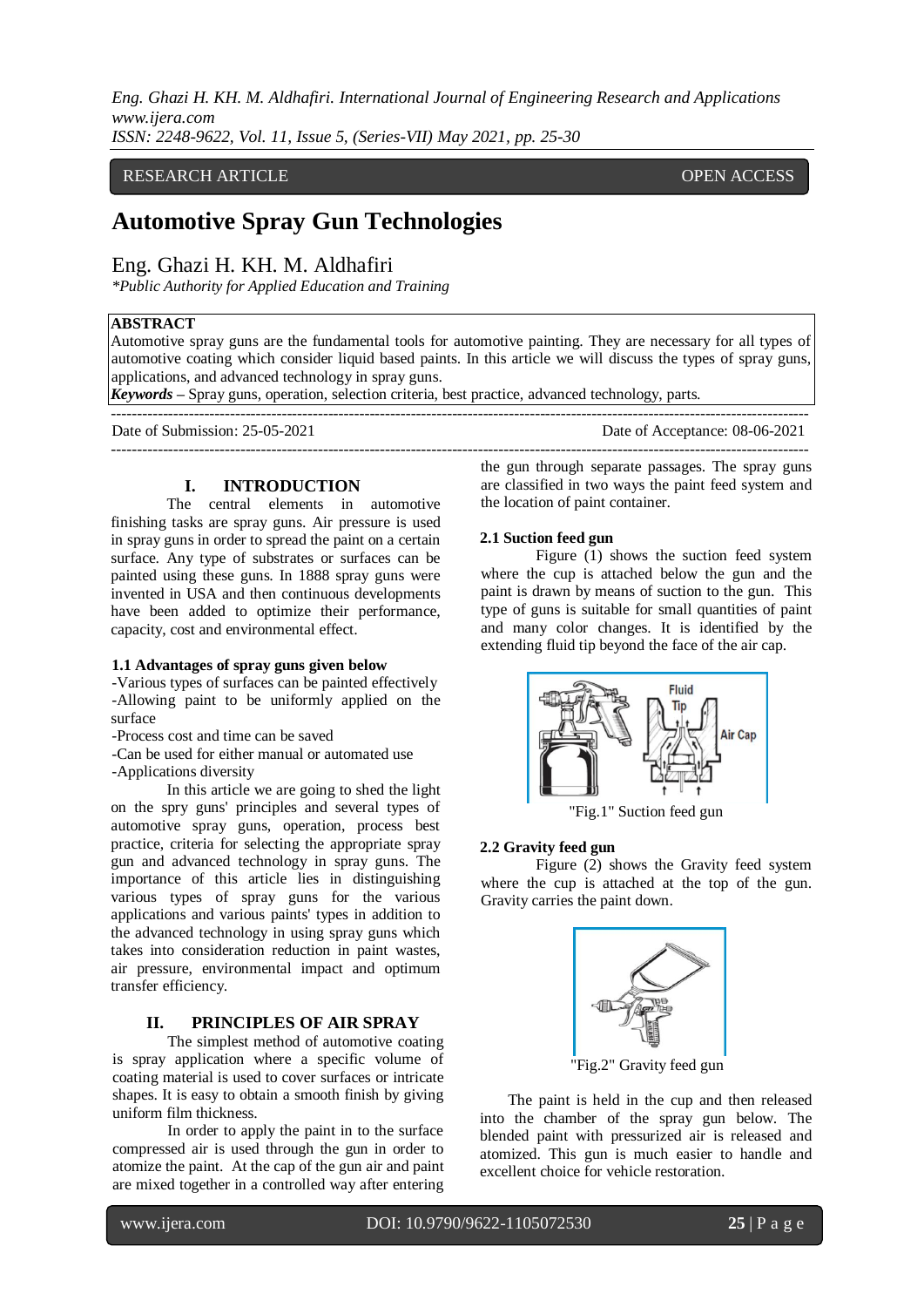For detail finishing and small applications gravity feed is considered ideal as they require less air pressure and have less overspray.

## **2.3 Pressure feed gun**

Figure (3) shows positive pressure feed system where the container is positioned some distance away from the spray gun.



"Fig.3" Pressure feed gun

When large quantities of paint need to be applied and fast application is required pressure feed system is considered ideal.

# **III. INTERNAL AND EXTERNAL MIX GUNS**

# **3.1 External mix gun - Internal mix gun**

Outside the air cap fluid and air mixes and atomizes in the external mix gun shown in figure (4). It can be used for all types of paints and for fast drying and high-quality finishes.



"Fig.4" External mix gun

In internal mix gun paint and air are mixed inside the air cap as shown in figure (5). When low paint volumes and low pressure are available or slow-drying paints are being sprayed internal mix gun can be used. It is a good choice when a highquality finish is required or spraying fast-drying paints.



"Fig.5" Internal mix gun

#### **3.2 HVLP (High-Volume/Low-Pressure)**

This system delivers the paint at low pressure less than 10 psi and a high volume of paint between 15-22 CFM where paint is atomized into low speed and soft pattern and less lost paint in overspray. HVLP delivers higher transfer efficiency than higher pressure systems.



"Fig.6" Conventional vs HVLP overspray

Due to its high transfer efficiency HVLP is environmentally acceptable.

#### **3.3 Parts of Spray gun**

The spray gun consists of the following parts: 3.3.1 Flow regulator

This part controls the quantity of paint to be sprayed through the nozzle and therefore controls the shape of the paint jet. It is located in the trigger or handle. The worst practice in using the regulator is when the operator tightens the flow regulator a lot this exerts a very high pressure on the trigger causing deformation in the flow regulator which in turns generates drips. Adjusting the flow from an external source is better such as the restrictor or fluid regulator and not the gun.

3.3.2 Air head

The most important part in the gun is the air head. It is highly affecting the quantity and the quality of the paint. The mixture of the paint and air can occur internally or externally.

#### 3.3.3 Nozzle

This part expels the paint where several interchangeable nozzles are used for the spray gun to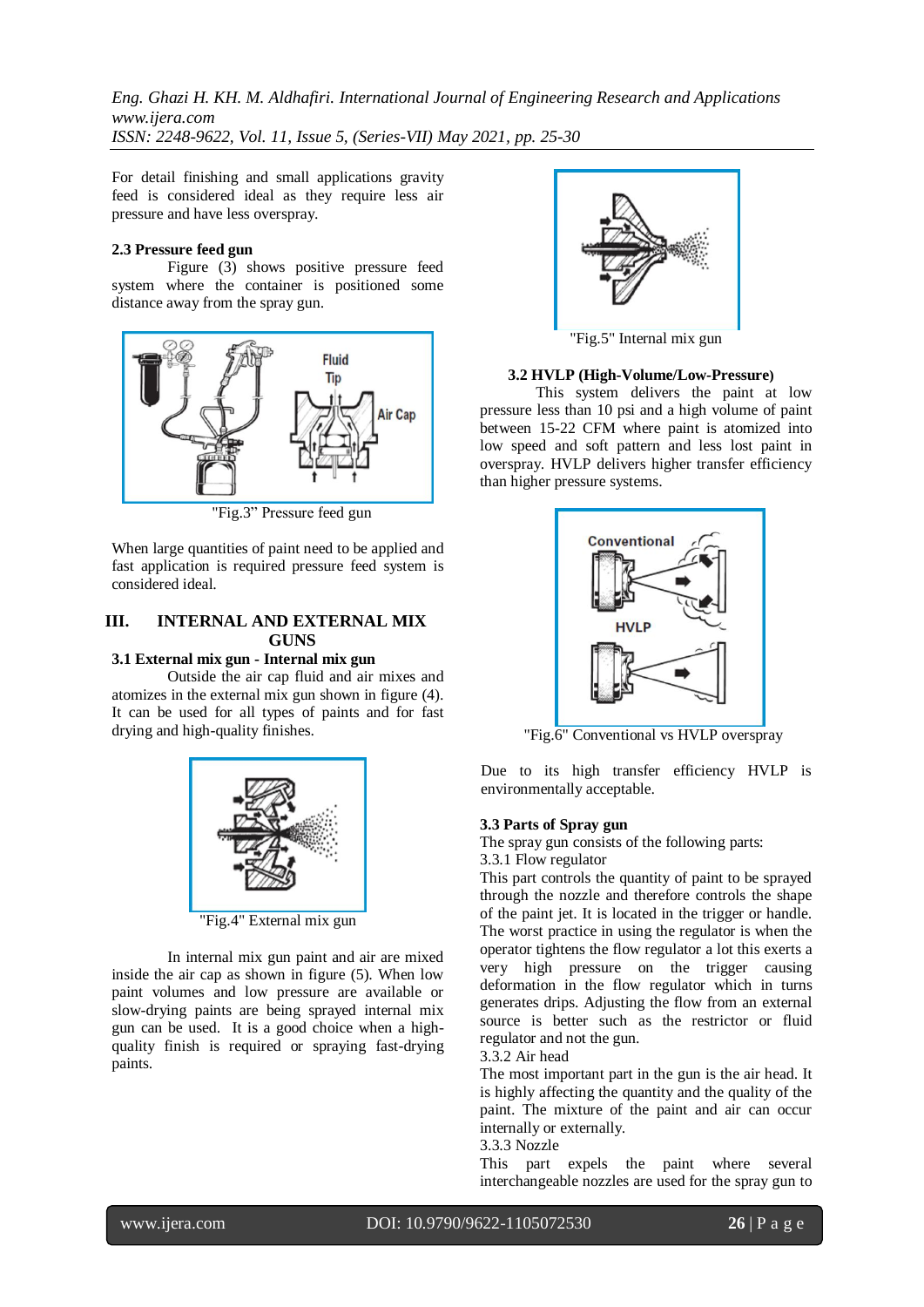enable the operator to choose the appropriate one to use. The most common types of nozzles are:

- **Airless**
- Airless Air Assisted
- Low Pressure Aspersion
- Electrostatic

#### 3.3.4Tank

The spray gun parts are shown in figure (7) below:



"Fig.7" Spray gun parts

## **IV. AIRLESS SPRAY GUN**

This system uses high pressure to push the paint out. In spite of the compressed air used to force out the paint, paint is not mixed with the air at any time during the spraying process. The piston creates the pressure in airless systems and compresses the paint when passing through a very small craft. The flat finishing pattern is obtained when the paint after that passes through a hole of oblique or longitudinal shape. This in turns avoids paint over-spray. In high viscosity paints which require high power this system is considered ideal. The operation of diaphragm or piston airless paint pumps can be done pneumatically or electrically. Because airless systems save paint and cover more in each application, they are considered ideal for large surfaces painting in a short time. The airless air assisted technology is similar to airless but air is sued to soften the paint pattern which passes through a very small nozzle when generated by the pump. Adjusting the pump pressure relative to the gun's nozzle correctly is very important in these systems.

Advantages of airless spray guns:

No matter of the amount of solids present in the paint, airless spray guns provide economical and easy way of applying coatings. The key reasons for using airless spray guns are given below:

1. Quality: a high-quality finish can be obtained by applying even coat of paint on all types of surfaces.

2. Flexibility: Wide range of coating materials can be used with airless spray guns for both exterior and interior jobs with the ease of transporting from site to site.

3. Speed: airless spray guns complete the job in less time economically.

The spray atomization in the airless spray is shown in figure  $(8)$ , where  $(1)$  fluid tube,  $(2)$  fluid and  $(3)$ surface.



"Fig.8" Airless spray atomization

The spray atomization in the air assisted spray is shown in figure  $(9)$ , where  $(1)$  fluid tube,  $(2)$ compressed air, (3) fluid and (4) surface



"Fig.9" Air assisted spray atomization

# **V. ELECTROSTATIC SPRAYING**

Paint particles are charged by the electrostatic sprayers when pass through the electrode in order to produce higher transfer efficiency.

The paint is electrostatically charged when it passes through the electrostatic field generated between the grounded object and the electrode on the front of the gun. Even coating is resulted from attracting paint charged particles to the grounded object. Advantages of electrostatic spray guns: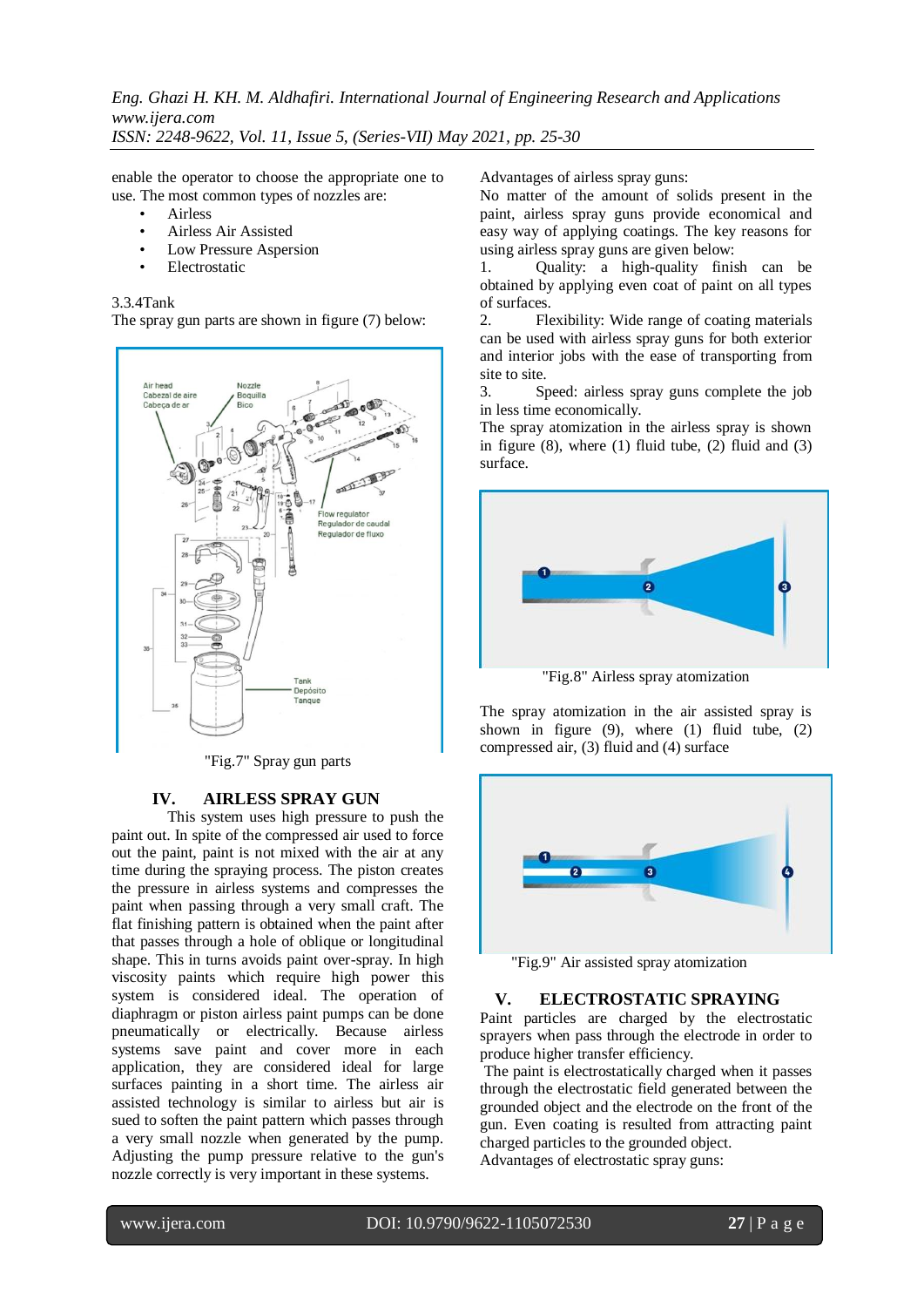Electrostatic spray guns possess high transfer efficiency which saves money and time, less VOCs (Volatile Organic Compounds), faster production, less cleanup and excellent finish quality.

1. Solvent borne coatings: They include low to high solid coatings, two-component coatings, lacquers, enamels can be all trusted to provide durable finishes. Air spray electrostatic gun or air assisted airless electrostatic gun can be used for these coatings.

2. The wraparound effect: When the paint is charged electrostatically as it passes through the electrostatic field, the grounded (neutral) surface attracts the charged particles to form even coating. The charged paint then wraps itself around the object in order to increase the coated surface space. The efficiency of paint wrapping around the surface is determined by the following parameters:

- Spray gun voltage potential
- Ground efficiency
- Coating polarity
- Velocity of air in the spray booth

3. Coating resistivity: Coating resistivity is important to determine the correct coating. A paint probe is used to measure coating resistivity in megohms per centimeter of resistance. Coating resistivity between 25 and 50 megohms per centimeter reflects the best electrostatic results achieved.

Getting the paint formulated from the manufacturer for electrostatic use is typically the best solution

Electrostatic spraying is shown in figure (10) where (1) fluid tube (2) high voltage DC to fluid (3) charged fluid (4) grounded surface



"Fig.10" Electrostatic spraying

#### **VI. OPERATION**

For the Suction and Gravity Feed Equipment Hook-Up, the air supply must be connected from compressor outlet to the inlet of the air filter regulator. The air supply hose must be connected from the regulator outlet to the spray gun air inlet. Attach the cup to the gun after the paint being mixed and strained into the cup as shown in figure  $(11)$ .



"Fig.11" Suction feed and Gravity feed system connection

A test pattern in horizontal position should be sprayed. The paint begins to run when holding the trigger open. The paint distribution across the pattern full width should be even. If there is a problem in the fluid tip or air cap, the paint distribution will be not even.

Begin spraying after rotating the air cap back to a normal spraying position if the pattern resulted from the test seams normal. Air pressure set at approximately 30 psi if the fluid adjusting screw opened to the first thread, on clean paper few passes can be made with the gun. Air pressure can be increased slightly in case of improper paint atomizing and another test pass can be made. Rechecking air pressure and paint viscosity are required in case of screw is widely opened and the pattern seems starved for paint, the paint may be too heavy or the pressure is too high. The fluid adjusting screw should be turned clockwise to reduce paint flow in case of paint spraying too heavily.

#### **VII. BEST PRACTICE**

For HVLP guns must held 6" to 8" or 8"-10" for gravity and suction feed guns perpendicular to the surface being sprayed. Sags and runs are caused from uneven paint build due to tilting the gun in any direction.

Before spraying the surface edge, the gun must be triggered fully depressed and moving should be in continuous motion until reaching the other edge. The trigger should be released but keeping continuous motion for few inches until reversing for the return stroke.

Maintaining 50% overlapping in each stroke is important as streaks will appear on the finished surface when overlapping is less than 50%. As the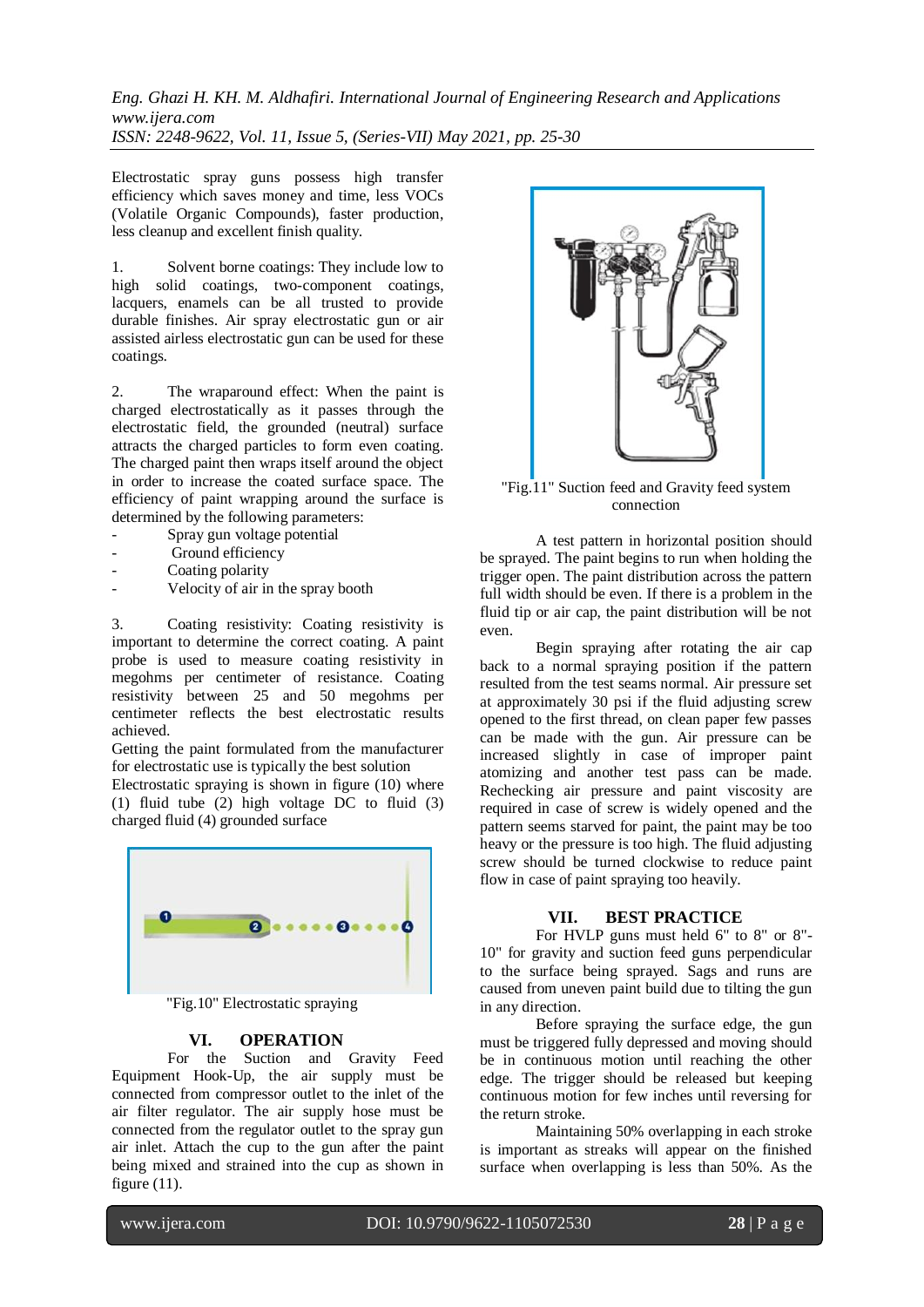paint flows at a constant rate constant speed of the gun motion must be kept.

Correct and incorrect spray techniques are shown in figure (12).



"Fig.12" Correct and incorrect spray techniques

#### **7.1 Selection criteria for appropriate spray gun**

There are various variables that control choosing criteria of spray gun as follows:

7.1.1. Application

The objective of use is the most important factor in selecting the appropriate gun.

The following questions should be asked before selection:

a. What kind of paint will be used?

b. Will it be used by operators or an automated system?

c. On what surfaces will the paint be applied?

d. Whether the spray will be performed externally or internally inside a booth.

7.1.2 Frequency of use

Spray guns are made with different capacities and using the guns for several hours a day will affect the gun performance in the long run. The tank capacity plays an important role in this regard.

7.1.3 Price

The spray gun price is not a dominant factor but should be taken into consideration in industrial economic wise.

7.1.4 Equipment and accessories needed

Equipment and accessories need are important as well as the spry gun used such as:

- Tanks
- Compressor
- Cups
- Hoses
- Filters
- Regulators

# **7.2 CCM Advanced Spray Gun Technology**

- -Low pressure spraying of most paints -High quality finish for auto applications
- -Easily clean design
- -Suitable for application of Nano coatings
- -Saving approximately 30% of the paint
- -Significantly reduced maintenance costs

-Reduced diffusion of particles into the atmosphere reducing negative impact on environment

#### **7.3 Environmental Attributes of the Technology**

-Up to 95% reduction in paint particles in the atmosphere

- Significant reduction in solvents required

-Compared to standard spray guns there is 70% energy savings



"Fig.13" CCM advanced spray gun technology

#### **7.4 Advantages of The Low Energy Spray Gun**

-Emissions reduced below EPA limits -Transfer Efficiency 85% -Spray 70% solids at 10psi -Lower electrical and air costs -Extraction filter longer life -Meets and better EPA BAT notification -Safer applications of Nano paints -Engineering control safety factor -6 - 9 Months use of spray tip -Spray gun maintenance < 3 min -Micro spray fan adjustment -Reduced carbon footprint -60% Waste reduction -Air cap and needle suit all spray tips

## **VIII. CONCLUSION**

Automotive spray guns are the core elements of automotive coating. Several types of guns are used in coating based on the type of application, frequency of use, price and equipment and accessories. The types of spray guns provide